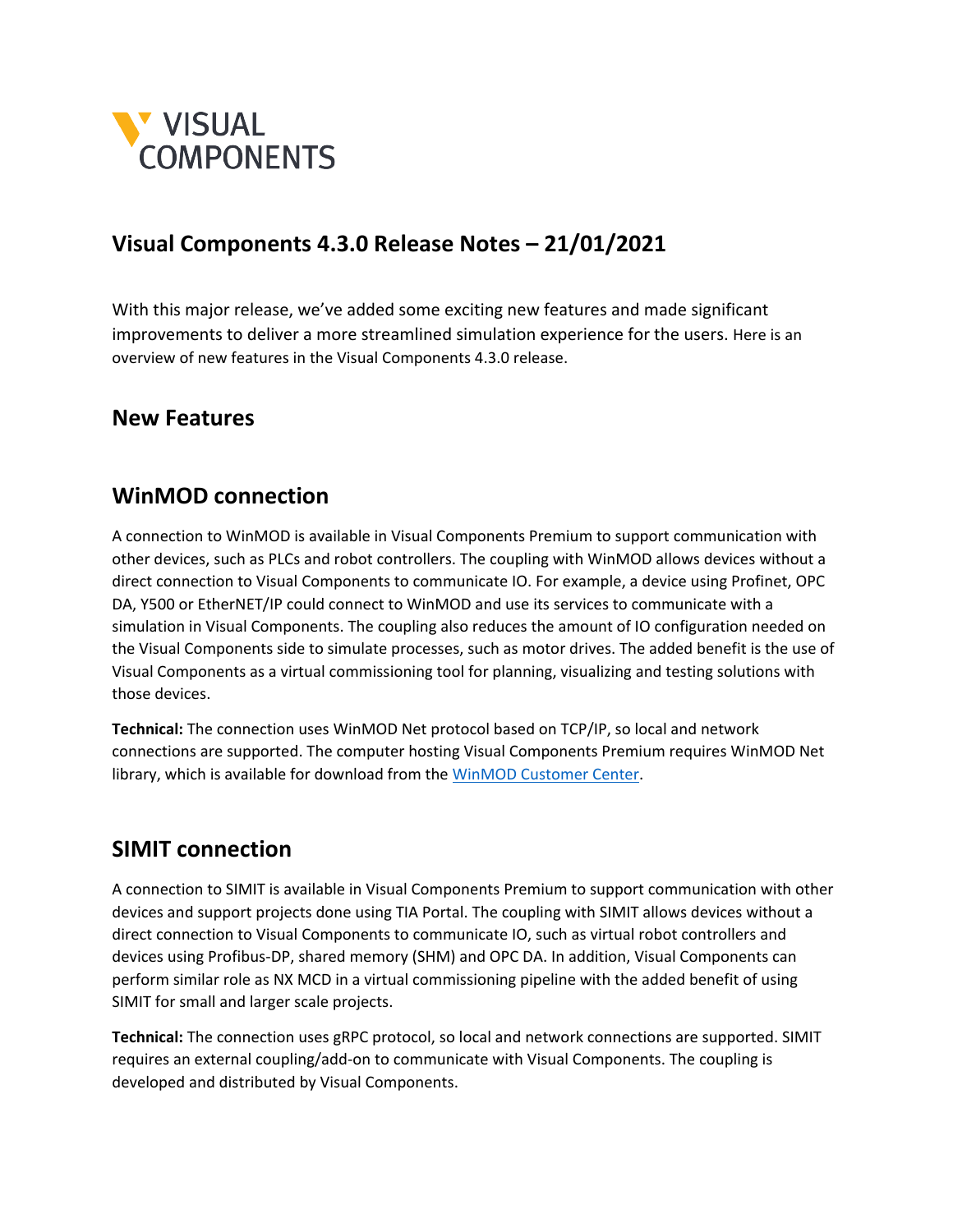## **Assembly in Process Modeling**

Process modelling in Visual Components now supports the simulation of assembly processes. With builtin tools and statements, you can define how work should be done. For example, you can define steps for assembling and disassembling products and create patterns for how products are placed in relation to one another.

## **Interactive VR conferencing**

Visual Components Premium has improved streaming capability to support connections to apps other than Experience. A Unity asset/library developed by Visual Components is available for other companies to use for developing their own VR apps with the Unity platform.

## **Backup limits, storage and removal**

Backup files are generated when saving components and layouts in Visual Components. You can choose where to store backups, when to remove them, and how many to keep while working on your projects. The incrementing and naming of backups has changed to clearly indicate the latest, most recent backup of your work.

### **Import CAD assembly structure**

In the past, importing a CAD file in Visual Components created a new component to store the geometry in one or more features. You now have the option to read in the structure of assembly, sub-assemblies and parts of a CAD file and organize the geometry in a similar structure. For example, you can choose to generate one component that organizes subassemblies and parts in separate nodes or create multiple components for each part in an assembly.

# **CAD import and export update**

Visual Components now supports import and export of 3MF files. We also added support for importing SolidWorks 2021, Creo 7.0 and Pro/Engineer 19.0 files, Siemens NX 12.0 and 1926. The update includes important fixes for JT, STEP, IFC and FBX files as wells the import of mathematical data.

### **Wizard for modeling machines**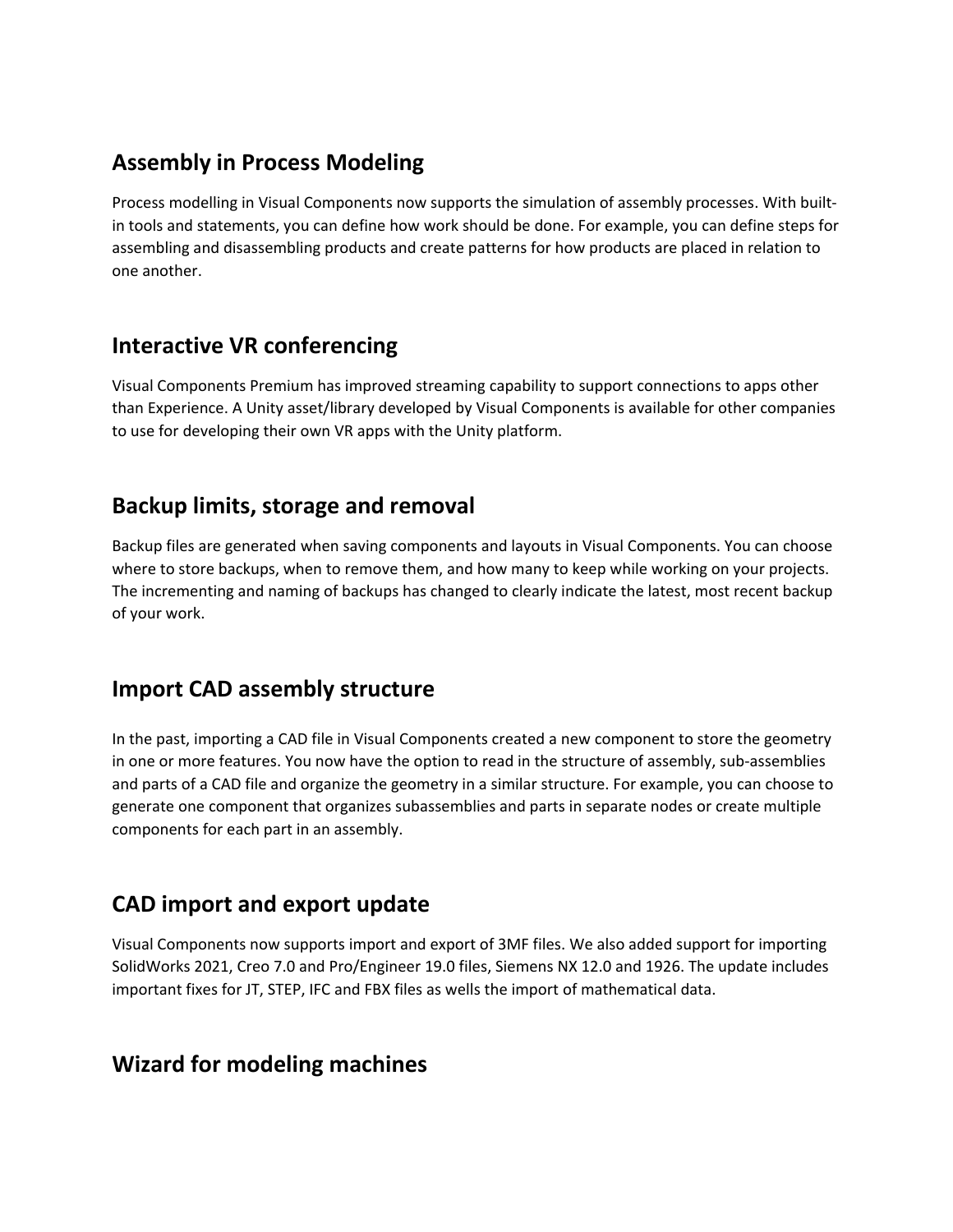A wizard is available to quickly turn a component into a simulation-ready machine to be used with a PLC connection, the Machine Tending and Works libraries, and Process Modeling. For example, you can import the CAD file of your machine, click the wizard, and then start using the machine.

#### **Tool for cloning components**

You can quickly configure a layout by copying components in linear and radial patterns. For example, you can select one machine or workcell and generate multiples of it in a specified pattern.

#### **New 3D PDF templates**

A new set of templates can be used to record simulations and export them as 3D PDF files.

#### **New templates for statistics charts**

A new set of templates for reporting simulation statistics are available in the Statistics dashboard. New templates include the monitoring of travel distance and utilization of resources such as factory workers and mobile robots. There are also templates for monitoring productivity and battery life.

# **New snippets for Python scripting**

The Python editor in Visual Components includes more snippets to greatly improve your coding experience. For example, you can generate a snippet of code to read and write to CSV files, read in data from Excel files, control servo movements, and execute interactive selections in the 3D world.

### **New helper for output messages**

Printing feedback and messages is now easier and more appropriate for those interested in debugging and logging events and other data during a simulation. The helper is a Python module that you can import and use in a script.

### **New geometry tools**

When a CAD file is imported in Visual Components, its geometry is tessellated. A new modeling tool is available to evaluate the triangle count of geometry. Another tool is available to simplify geometry as a convex hull, which reduces the complexity of the geometry with respect to its outer shape.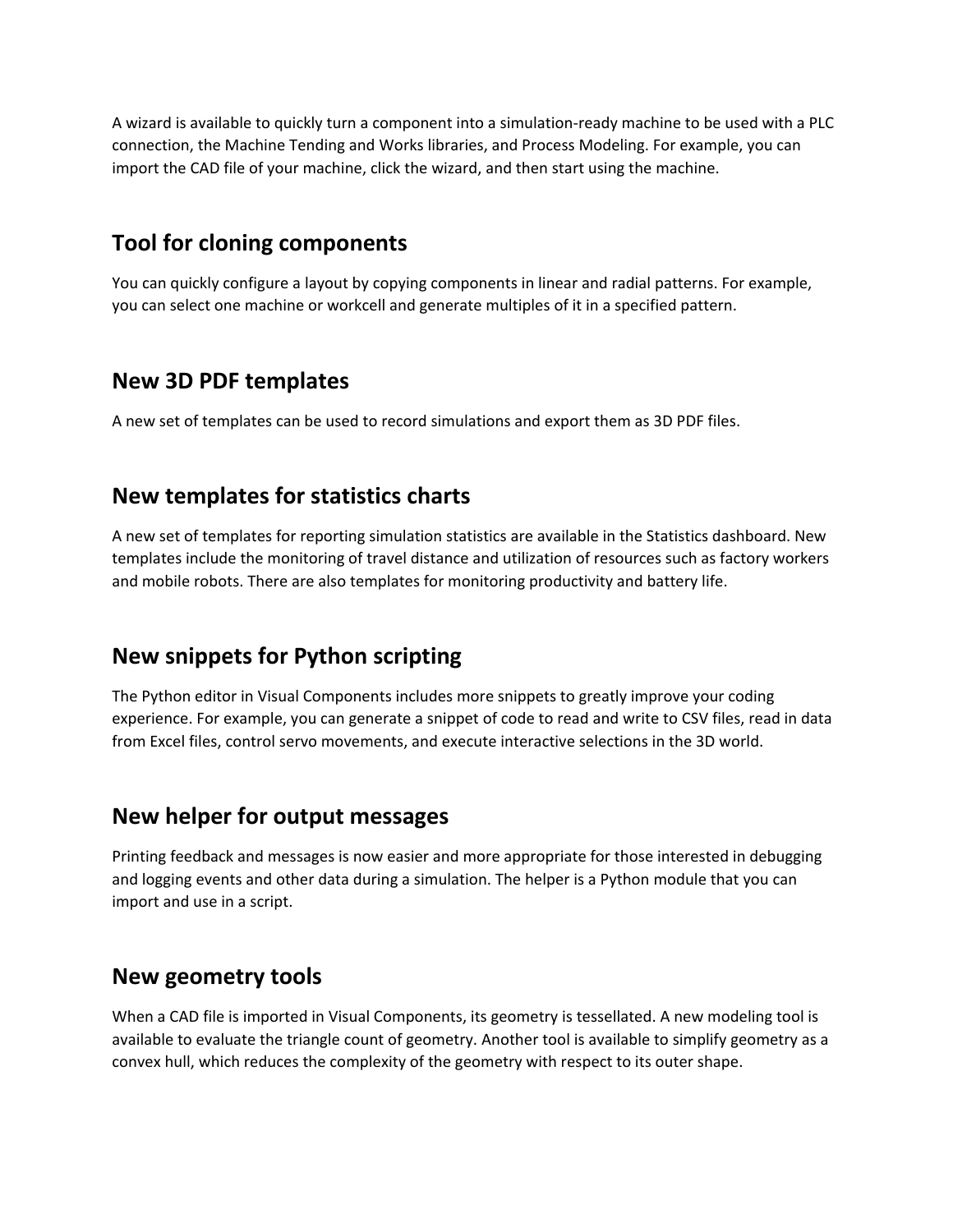## **Import and export robot programs in XML format**

A robot program in Visual Components can be exported as an XML file, and then reused by other robots in the same layout or a different layout as well. The import and export of a robot program is integrated in the Program Editor panel.

# **Optimizations for connectivity**

Several improvements have been made to enhance the communication of Visual Components products with other apps and devices. One improvement includes the reading of value change events for connected inputs and outputs with OPC UA servers. An overall improvement is maximizing throughput of values Visual Components can receive per second.

## **New components for Process Modeling**

Updates have been made to resources and transport controllers in Process Modeling. This includes the ability to prioritize the allocation of resources for tasks, work, and the delivery of products. Resources are also capable of multi-tasking such as collecting and delivering products for different work orders in parallel. Other updates include the reservation of resources for tasks, the loading/unloading of products with the assistance of other resources, collision avoidance, and a simpler way to teach human workers movements and gestures.

# **Legacy libraries of components and layouts**

The eCatalog now comes with a list of legacy libraries. Each legacy library is a source of components and layouts that were available in previous product versions, such as Visual Components 4.0, 4.1 and 4.2. These sources work in the background, so loading an old layout works seamlessly. By default, components and layouts in legacy libraries are not visible in the eCatalog panel, so they do not appear in searches. If needed, you can make files in a legacy library visible in the eCatalog panel and searchable. You also have the option to turn on/off the use of a legacy library and remove it.

# **New Tools for Process Modeling**

The Ribbon for Process Modeling has two new groups of commands. One group is useful for fixing issues related to the linking of processes. The other group has a command that allows you to create frames/points of reference in a component and then edit their location. This is helpful for Essentials users who need the ability to create frames in the 3D world for positioning products and resources despite not having access to the Modeling tab.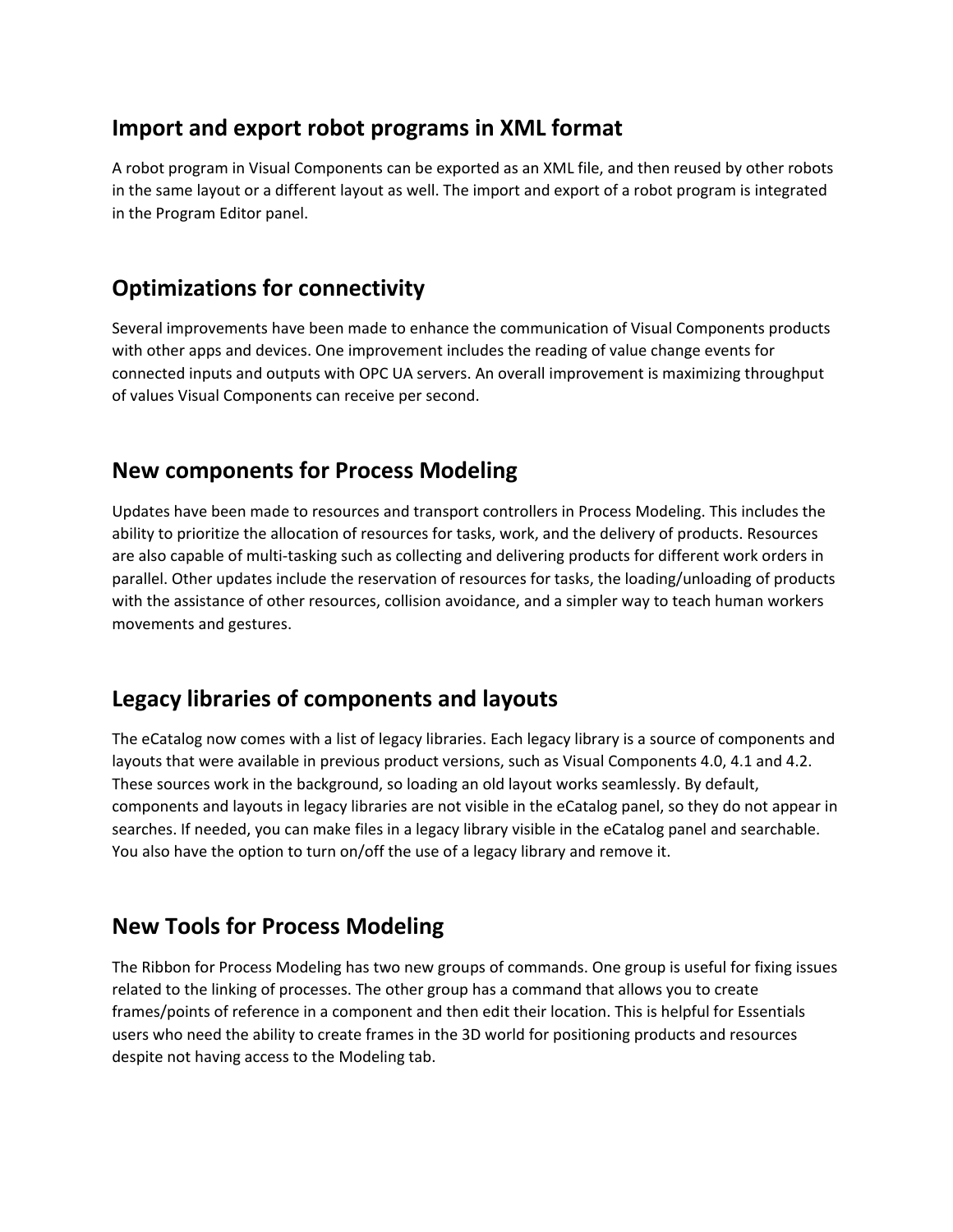# **Stäubli CS9 connection**

The Stäubli add-on in Visual Components Premium now supports a connection to Stäubli CS9 robot controller. The add-on has been tested with robots supporting the CS9 controller in Stäubli Robotics Studio 2019 via its CS9 emulator.

## **BUG FIXES**

If you submitted a bug to Visual Components support and received an ID to track it, you can verify the bug is fixed from the following list.

| ID   | <b>DESCRIPTION</b>                                                                                |
|------|---------------------------------------------------------------------------------------------------|
| 531  | Regional date and time issues with files displayed in the eCatalog panel                          |
| 732  | Robot moves to first position in path statement when edit other positions in the path             |
| 742  | Application unresponsive when checking out license from server                                    |
| 759  | Path behavior issue when its frames are in different nodes                                        |
| 924  | Exception when running multiple instances of application, for example for automatic test<br>cases |
| 939  | Action panel for add-on closes when updating property list of components                          |
| 948  | Cannot connect to external SQL database                                                           |
| 1195 | Issues associated with importing mathematical data from STEP file                                 |
| 1223 | Cannot import Python module with non-ASCII characters in its file path                            |
| 1437 | Exception when adding robot controller behavior to component                                      |
| 1461 | Organization of panels in dual monitors is not persistent                                         |
| 1462 | Default color schema for XYZ point cloud is BGR instead of RGB                                    |
| 1563 | Issues associated with STEP import                                                                |
| 1571 | Matrix property values displayed in wrong order                                                   |
| 2064 | Plane intersection issue with geometry when using .NET API                                        |
| 2074 | Clicking toggle for showing behaviors selects the component                                       |
| 2353 | Selected floor color is not used in 3D world                                                      |
| 2708 | Crash when using topology API to get curve length                                                 |
| 2717 | Path positions not generated properly on curve of part when using mathematical data               |
| 2814 | Silent mode installation with initialization file fails when custom path is defined               |
| 2888 | Action panel closes when dialog is opened                                                         |
| 2972 | Cannot delete selected IO mapping for Stäubli CS connection                                       |
| 3184 | Crash when deleting feature with subfeature                                                       |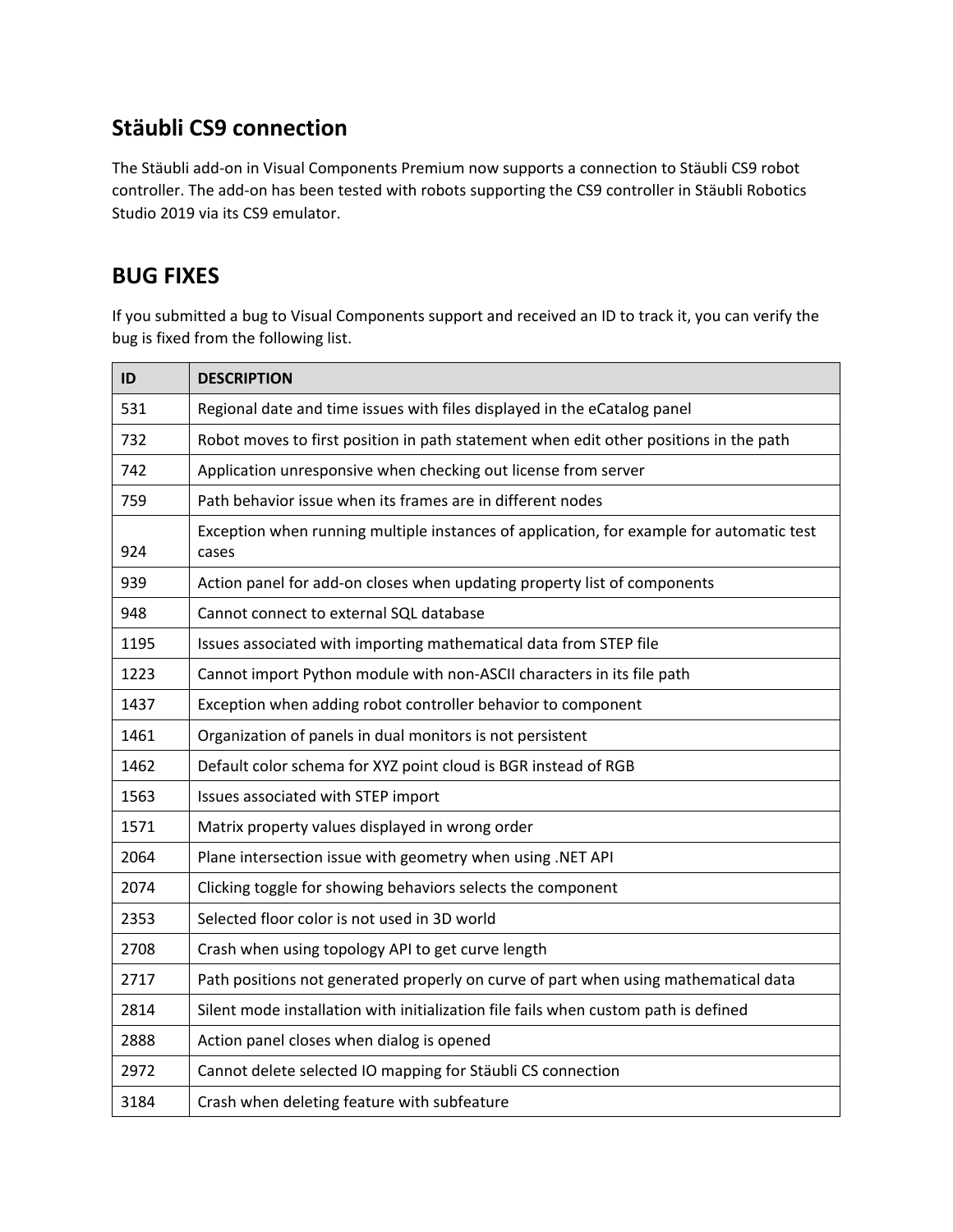| 3210 | Application hangs while loading multiple layouts                                                              |
|------|---------------------------------------------------------------------------------------------------------------|
| 3212 | Fixed issues with point cloud Python API, such as color assignment                                            |
| 3214 | Issue with the order of externa axes in robot                                                                 |
| 3222 | Fixed issues with point cloud .NET API                                                                        |
| 3408 | Robot decelerates when exceeding its joint limits                                                             |
| 3431 | Exception when positions of robot program have NaN values                                                     |
| 3749 | Crash when loading same layout twice in 3D world                                                              |
| 3817 | Fixed issue with event handler when importing a .pts file                                                     |
| 3951 | Wrong indexing of schema properties when using API                                                            |
| 4192 | Fixed issue with deleting components in hierarchal structures and different states, e.g.<br>robot on pedestal |
| 4201 | Transformed geometry with rotation applied gives faulty point when using API                                  |
| 4265 | Exception and closing of action panel when shortcut and skip abort not defined properly                       |
| 4566 | Application moved behind other windows when opening a layout                                                  |
| 4796 | See item 531                                                                                                  |
| 4798 | STEP import issue with materials that have some transparency                                                  |
| 4815 | Exception while using negative decimal values in max joint limits                                             |
| 4958 | Fixed issue with exporting a selected component that is attached to another component                         |
| 5113 | Incorrect German translations for Inputs and Outputs for signal editor and task pane                          |
| 5366 | Fixed memory leak when streaming from Premium to Experience                                                   |
| 5368 | Adjusting Decimal Accuracy setting does not affect coordinate values                                          |
| 5441 | Categories are not removed from Cell Graph when using Clear All                                               |
| 5859 | Find and replace UI for script editor is garbled on high resolution screens                                   |
| 5897 | Fixed cloning issue when component name contains a hash (#)                                                   |
| 5920 | Fixed issue with interactive handling of objects using origin                                                 |
| 6181 | Localized robot and servo controller properties                                                               |
| 6190 | Fixed naming issue with Revolve feature to localize its properties                                            |
| 6191 | Localized Collider property of features                                                                       |
| 6192 | Localized Visible property of features                                                                        |
| 6193 | Localized geometry tools in author context/Modeling tab                                                       |
| 6195 | Localized Cylindrify properties                                                                               |
| 6196 | Localized Blockify properties                                                                                 |
| 6197 | Localized Connections property of signal behaviors                                                            |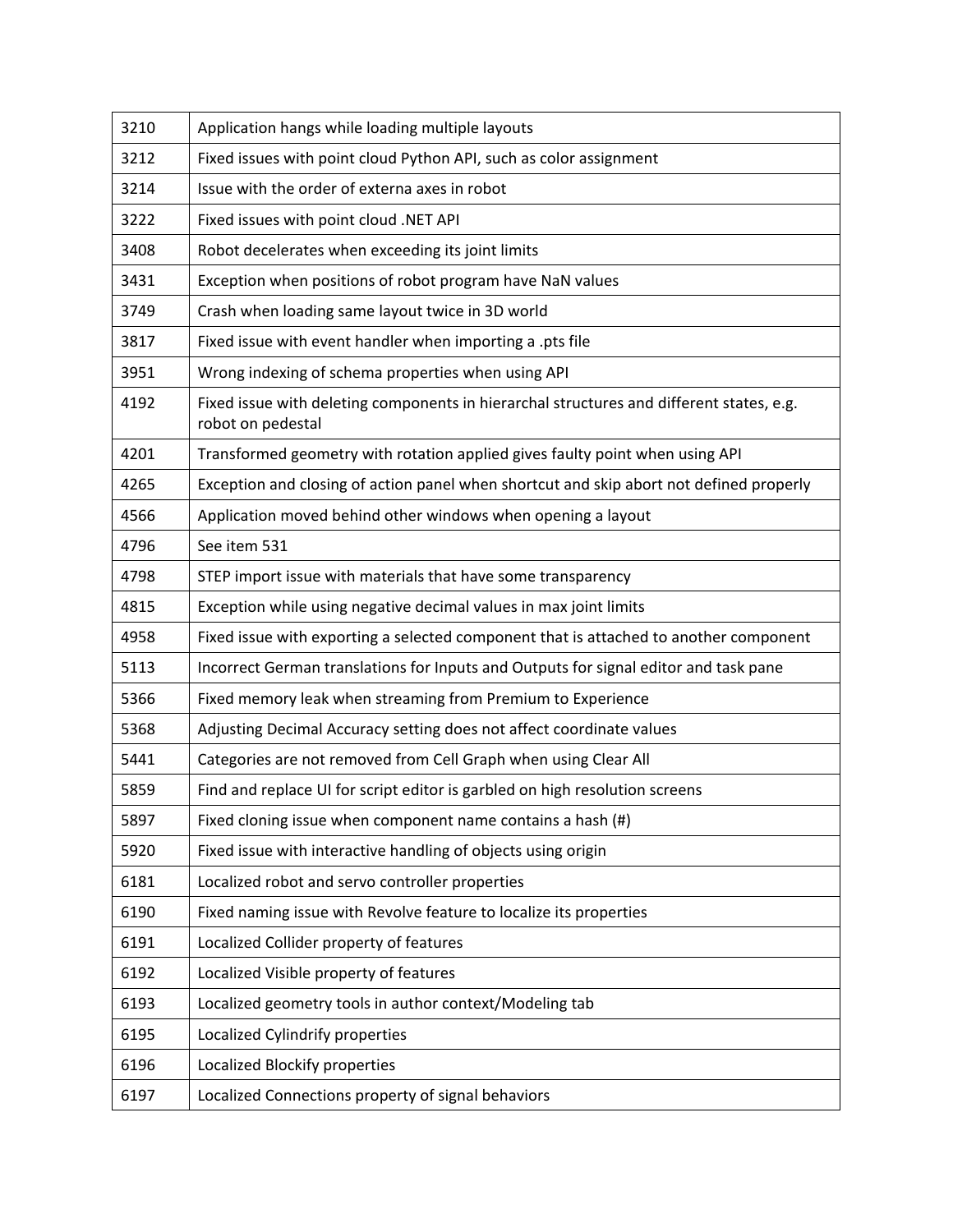| 6198 | Localized Boolean Signal Map behavior properties                                      |
|------|---------------------------------------------------------------------------------------|
| 6199 | Localized behavior properties for paths                                               |
| 6200 | Localized Component Creator properties                                                |
| 6201 | Localized CapacityBlock property for certain behaviors                                |
| 6202 | Localized Routing Rule behavior properties                                            |
| 6203 | Localized Component Flow Proxy behavior properties                                    |
| 6204 | Localized Component Path Sensor behavior properties                                   |
| 6205 | Localized Volume Sensor behavior properties                                           |
| 6206 | Localized Physics Entity behavior properties                                          |
| 6209 | Localized Physics Cable behavior properties with exclusion for Physx named properties |
| 6211 | Localized Physics Path behavior properties                                            |
| 6212 | Localized Process Executor behavior properties                                        |
| 6213 | Localized Product Creator behavior properties                                         |
| 6214 | Localized Python Process Handler behavior properties                                  |
| 6215 | Localized Action Container behavior properties                                        |
| 6216 | Localized Transport Protocol behavior properties                                      |
| 6217 | Localized EOAT wizard properties                                                      |
| 6218 | Localized IO wizard properties                                                        |
| 6219 | Localized Sensor wizard properties                                                    |
| 6329 | Fixed icon issue when creating path statements via Python API                         |
| 6339 | Fixed icon issue when creating path statements via .NET API                           |
| 6429 | Fixed reporting of PartCurrent and other issues related to statistics                 |
| 6469 | Fixed issue with mouse double-click causing action panel to close                     |
| 6634 | Fixed exception when clicking Test Connection for server connection, e.g. OPC UA      |
| 6635 | Fixed snapping issue with lines                                                       |
| 6701 |                                                                                       |
|      | Fixed repair tool issue for standalone licenses                                       |
| 6707 | Fixed layout load issue for special characters such as curly brackets                 |
| 6714 | Fixed Currently Open system collection listing components currently in 3D world       |
| 6717 | Fixed gantry kinematics issue when jogging                                            |
| 6718 | Fixed eCatalog download issue for Japanese OS                                         |
| 6726 | Fixed Stäubli post-processor issue when saving to folder with non-ASCII characters    |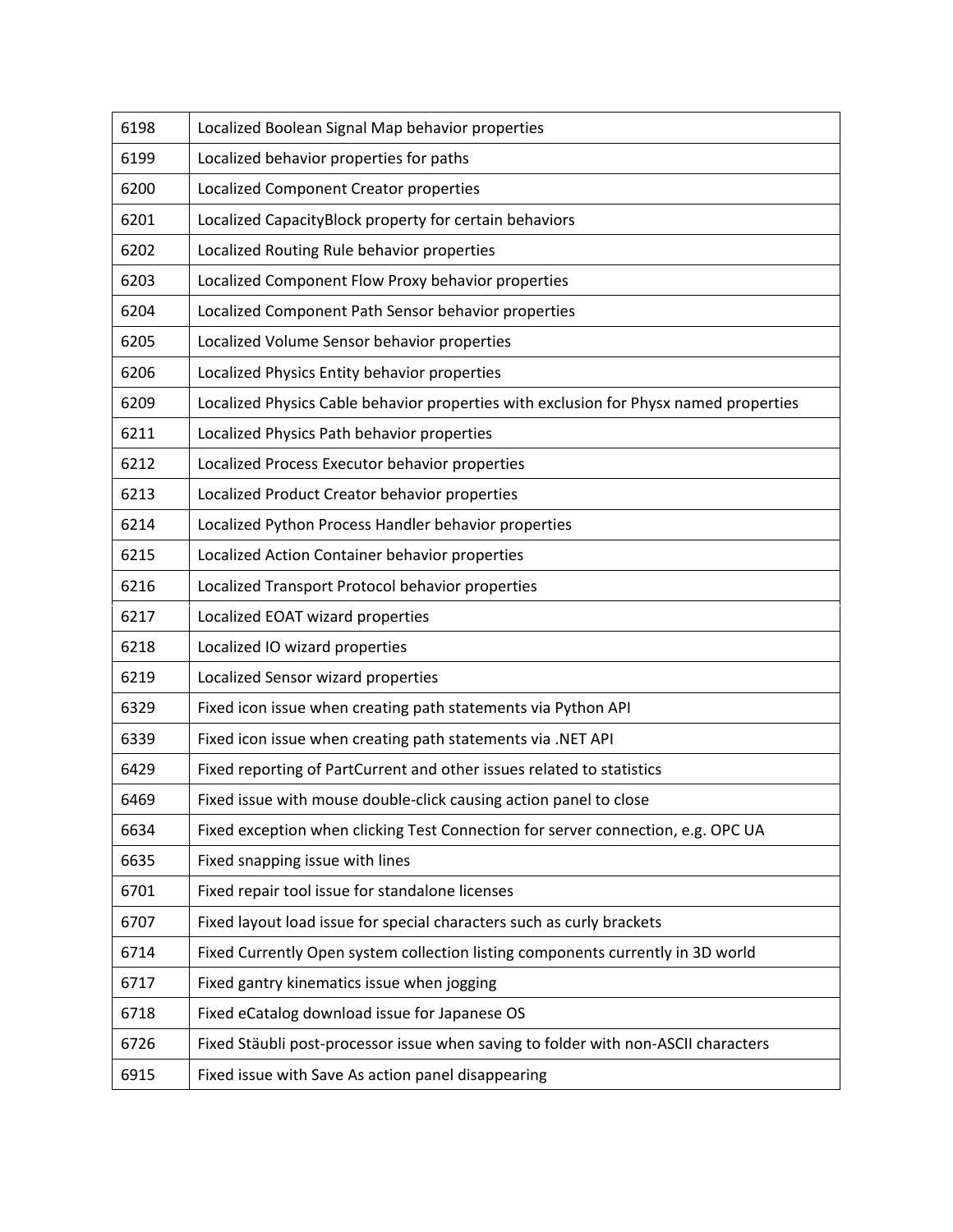| 6986 | Fixed handling of products by TransportOut statement                                    |
|------|-----------------------------------------------------------------------------------------|
| 7005 | Fixed issue with grasp action of robot in relation to products                          |
| 7006 | Fixed reachability of robot in relation to simulation speed                             |
| 7022 | Fixed error message in relation to license transfers                                    |
| 7023 | Fixed LayerName of 0 issue when exporting to DWG format                                 |
| 7036 | Fixed display issue with Move handle in 3D world                                        |
| 7196 | Fixed vcContainer.grab() issue in relation to node configuration                        |
| 7264 | Updated vcContainer.grab() to support additional arguments                              |
| 7299 | Fixed issue of products leaving feeder type components                                  |
| 7308 | Fixed persistency issue with DistanceProperty value of interfaces when saving component |
| 7310 | Fixed messaging in Visual Components launcher                                           |
| 7333 | Fixed import geometry issues for filling holes and geometry based on tolerances         |

### **CAD**

Here is more information on fixes related to CAD import and export.

- Fixed invalid Creo file not read since HE 2020 SP2
- Fixed bad quality of CV5 import in B-Rep and Tessellation
- Fixed error upon opening some SOLIDWORKS files
- Fixed incorrect import of SAT file when the first string of attribute is ""%"""
- Fixed textures not read in FBX materials
- Fixed error upon reading some STEP files
- Fixed file model not loaded upon reading some Solid Edge files
- Fixed duplication of faces with CREO assembly features
- Fixed missing colors in FBX
- Fixed error upon reading from Catia V5
- Fixed missing external reference within CATPart components
- Fixed incorrect import of some curve styles in Catia V5
- Fixed missing extrusions upon importing from IFC
- Fixed incorrect loading of some STEP242 files
- Fixed error upon reading binary FBX files
- Fixed error upon reading from some ACIS files
- Fixed error upon reading from some ProE files
- Fixed invalid structure of JT export
- Fixed reading of Inventor assembly file
- Fixed missing parts upon loading IFC files

Mathematical related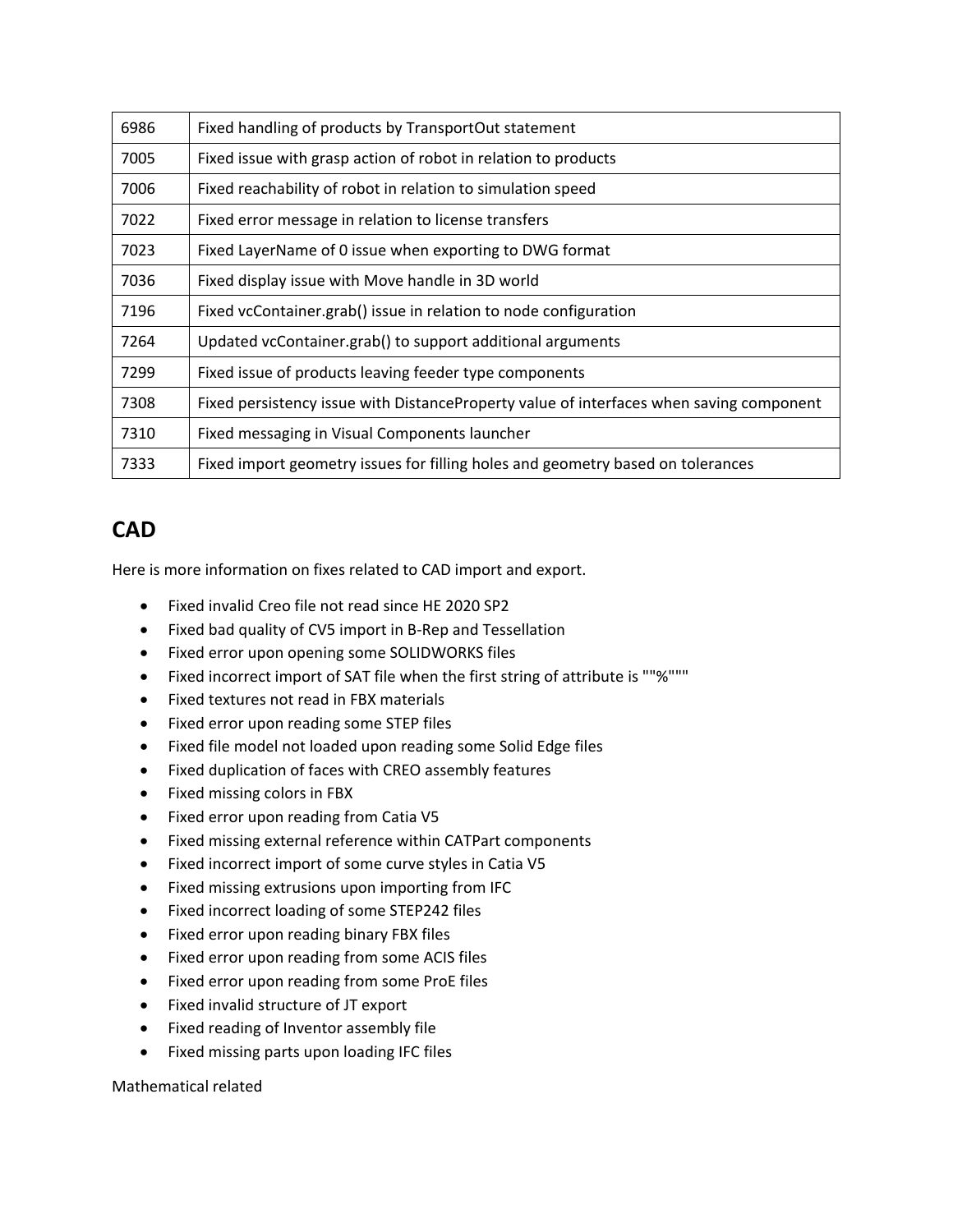- Fixed Copy-and-Adapt failing with some Inventor files
- Fixed a crash on PRT files upon calling Adapt-And-Replace function
- Fixed shrinking NURBS surfaces upon converting from CATIA V5
- Fixed bad quality of some objects in B-Rep mode
- Fixed incorrect size upon converting some faces to NURBS

## **Other Fixes**

If you submitted a feature request to Visual Components support and received an ID to track it, you can verify the feature is implemented from the following list.

| ID   | <b>DESCRIPTION</b>                                                                   |
|------|--------------------------------------------------------------------------------------|
| 383  | Remove OPC UA browse items limit                                                     |
| 536  | Support to import Revit 2020 files                                                   |
| 554  | .NET API for layout configuration related to process modeling                        |
| 562  | Control component nodes visibility independently from hierarchy                      |
| 582  | Extend APIs to get access to current points in a cloud (vcPointSet)                  |
| 618  | .NET API for statements including all properties                                     |
| 785  | Python API for transporting products                                                 |
| 840  | Extend ILineSet with LineWidth getters and setters                                   |
| 841  | Extend ILayoutSchemaPropertyList with LineWidth getters and setters                  |
| 842  | Python API for process executor configuration                                        |
| 846  | Python API for process flow sequences                                                |
| 850  | Python API reference for process modeling statements                                 |
| 928  | Python API for product creator                                                       |
| 993  | Python API for process flow groups                                                   |
| 1199 | 3D text annotation                                                                   |
| 1386 | Methods to serialize and de-serialize individual robot program routines via .Net API |
| 1465 | Reordering of robot program sequences / routines                                     |
| 2996 | Python API event for closing action panel                                            |
| 3358 | Uri property should use the given URI for InitialDirectory property                  |
| 3469 | Delete schema property for Path statements using Python API                          |
| 3597 | .NET API to add WPF UI components to viewport                                        |
| 3911 | Translations for Japanese UI                                                         |
| 4307 | vcHelper.Selection allows getting geometry sets from feature tree                    |